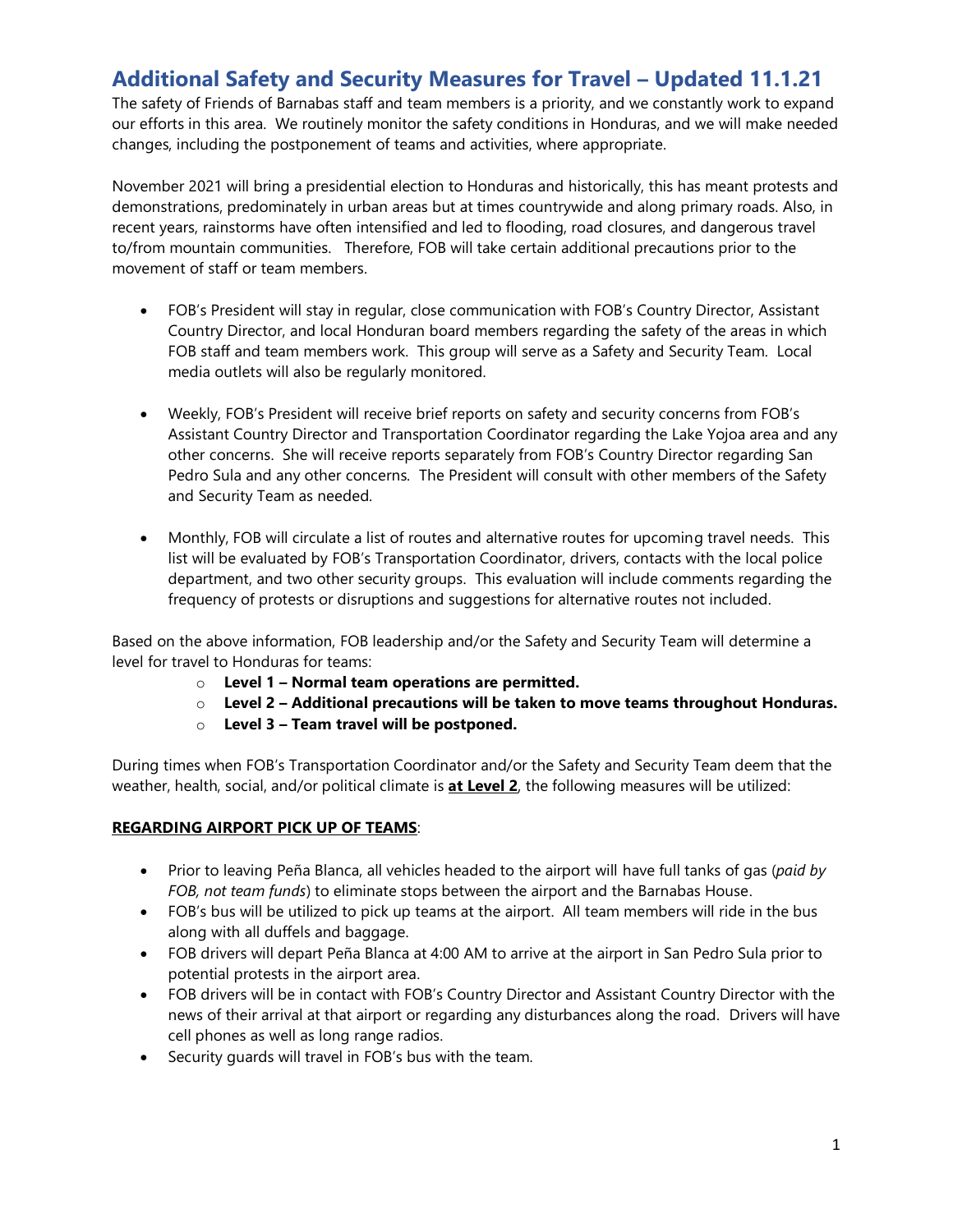- The bus will be equipped with the following:
	- o Cooler of ice,
	- $\circ$  Emergency Tub with ponchos, box of heavy-duty trash bags, bottles of vinegar and towels (to give each team member in case of teargas), first aid kit (in addition to the standard box carried on the bus), and large box of granola bars,
	- o Oxygen tank and masks,
	- o Large bottle of water and cups (sufficient for the team).
- Before leaving the airport, team members will be asked to:
	- o Purchase lunch food and water,
	- o Use restrooms.
- An FOB staff member will drive the Isuzu truck and will depart at least 10 minutes ahead of the bus. They will report back to the driver of the bus should they encounter any problems along the route.

In the case that FOB staff determine that it is unsafe to leave the airport area due to protests on the roads leading in/out of airport, the team should:

- Purchase water and food in the airport shops,
- Use the restrooms,
- Find a seat at the far end of the airport, near departures, to sit and wait for instructions from FOB.

In the case that FOB staff determine that it is unsafe to leave San Pedro Sula due to protests on the roads leading in/out of the area, the team will be accompanied by FOB to a safe, local hotel.

## **GENERAL REMINDERS FOR TEAMS**:

Prior to departure from the US:

- Each team leader will be contacted by the FOB Central Office with an update on the current safety and security situation in Honduras and again close to the date of travel should circumstances change.
- Team members will be encouraged to adjust expectations from previous trips and to remain flexible. They will be reminded of the importance of their service in Honduras and of FOB's priority of safety.
- An FOB Honduran cell phone will be provided for each team.

Upon arrival:

- The Team Leader should contact the number listed on the FOB Honduran phone to notify of arrival time and to receive any pertinent instructions.
- Team members will each have a minimum of \$50 US dollars, all medications, and their passports in their backpacks.
- All phones, electronic devices, and cameras MUST stay packed in backpacks at all times during travel on the bus. No pictures are to be taken of any security officers, soldiers, or police nor of protests or demonstrations.